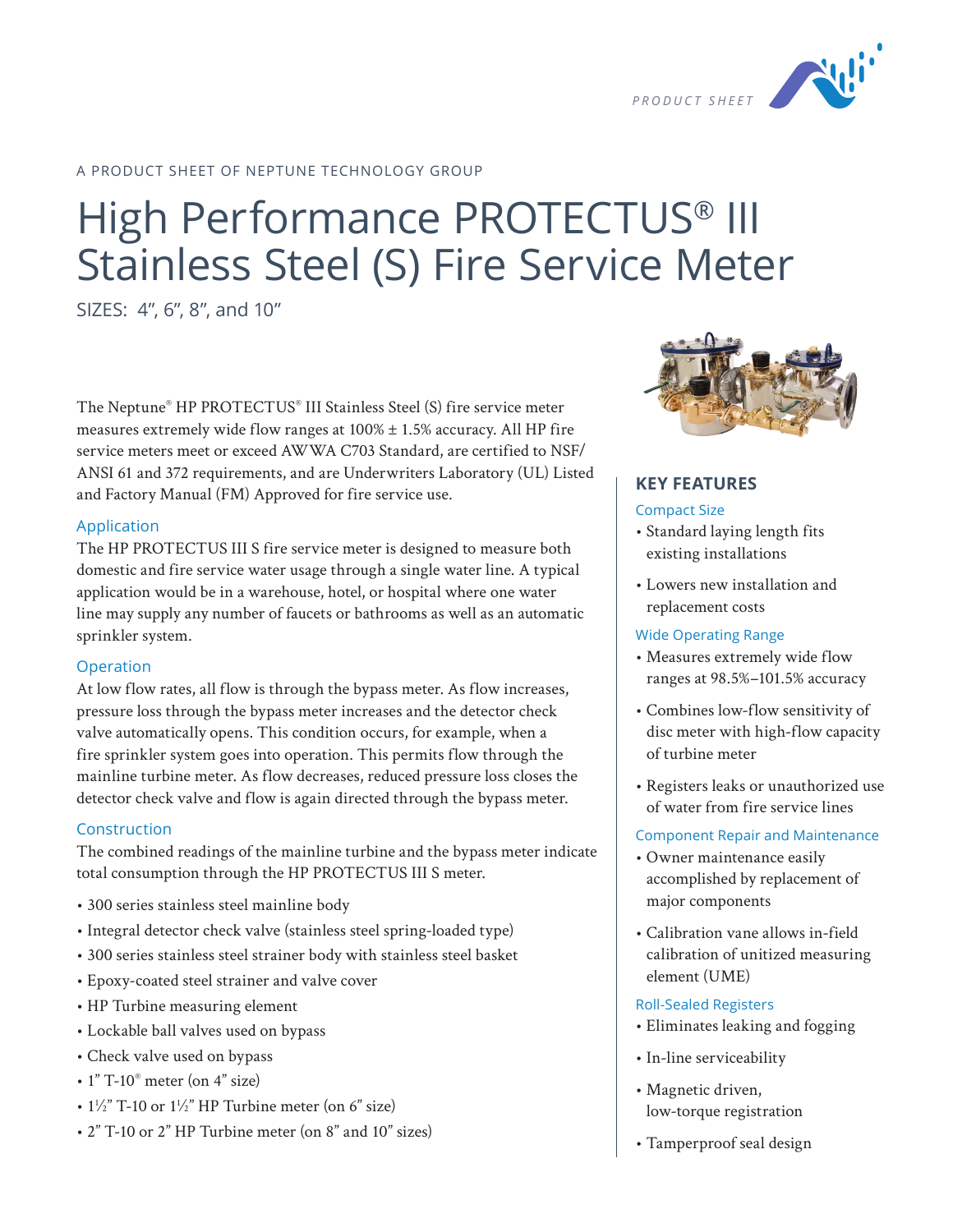







### *4" Accuracy 4" Headloss*



## *6" Accuracy 6" Headloss*



## *8" Accuracy 8" Headloss*



## *10" Accuracy 10" Headloss*



*These charts show typical meter performance. Individual results may vary.*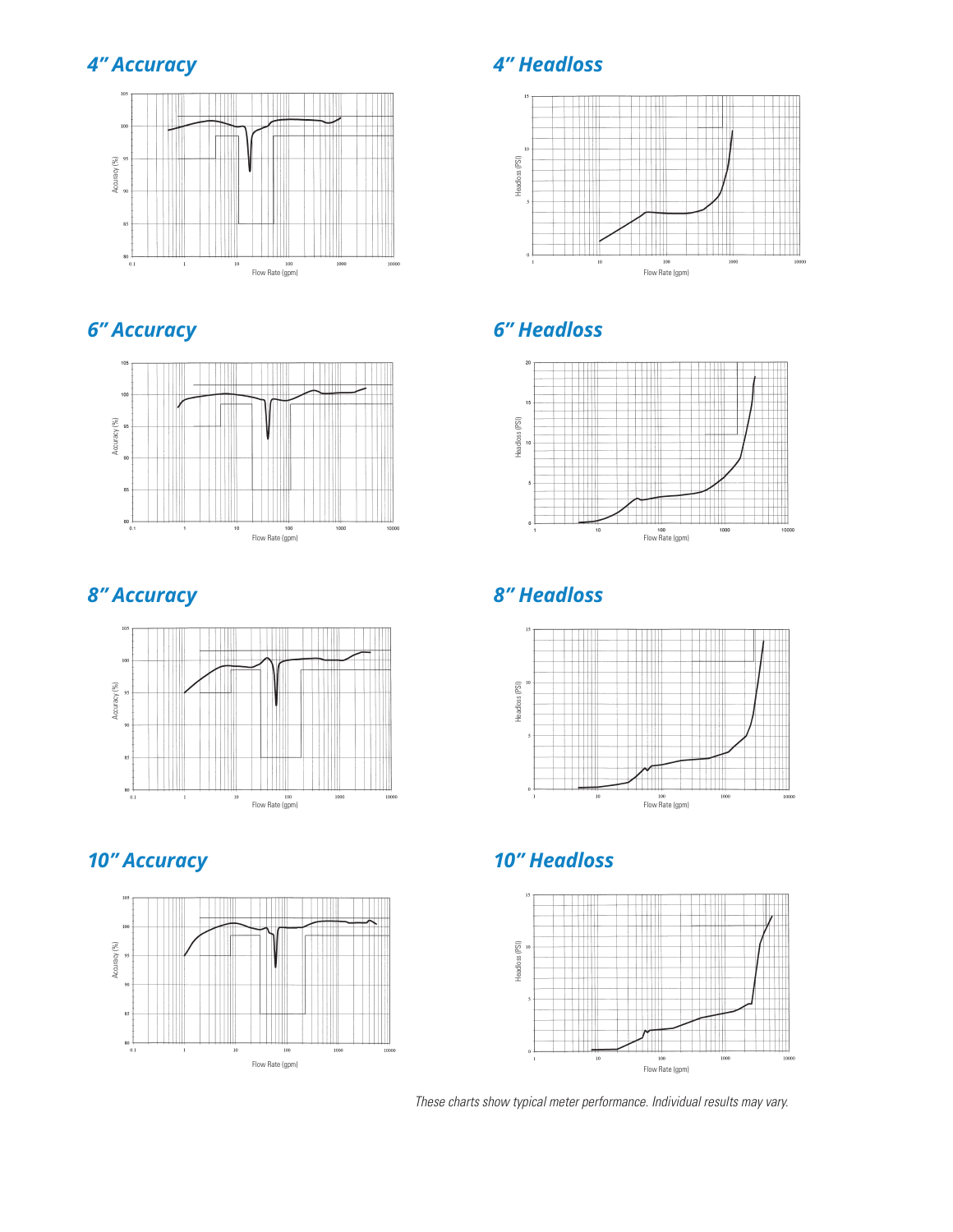## *Operating Characteristics*

| Meter Size      | <b>Normal Operating Range</b><br>@ 100% Accuracy (+/-<br>1.5% | <b>AWWA Standard</b> | Low Flow @<br>95% - 101% Accuracy | <b>Maximum Intermittent</b><br><b>Flow Rate</b> |  |
|-----------------|---------------------------------------------------------------|----------------------|-----------------------------------|-------------------------------------------------|--|
| 4 <sup>''</sup> | 34 to 1200 US gpm                                             | 4 to 700 US gpm      | $\frac{3}{8}$ US gpm              | 1500 US gpm                                     |  |
|                 | 0.171 to 272.55 m <sup>3</sup> /h                             | 0.91 to 159 $m^3/h$  | $0.09 \text{ m}^3/h$              | 340.7 $m^3/h$                                   |  |
| 6''             | 1½ to 2500 US gpm                                             | 5 to 1600 US gpm     | 3⁄4 US gpm                        | 3100 US gpm                                     |  |
|                 | 0.34 to 567.81 $m^3/h$                                        | 1.14 to 363 $m^3/h$  | $0.17 \text{ m}^3/h$              | $704.1 \text{ m}^3/h$                           |  |
| R''             | 2 to 4000 US gpm                                              | 8 to 2800 US gpm     | 1 US gpm                          | 5000 US gpm                                     |  |
|                 | 0.45 to 908.5 $m^3/h$                                         | 1.8 to 636 $m^3/h$   | $0.23 \text{ m}^3/h$              | 1135.6 $m^3/h$                                  |  |
| 10"             | 2 to 6500 US gpm                                              | 8 to 4400 US gpm     | 1 US gpm                          | 8000 US gpm                                     |  |
|                 | 0.45 to 1476.31 m <sup>3</sup> /h                             | 1.8 to 999 $m^3/h$   | $0.23 \text{ m}^3/h$              | $1817 \text{ m}^3$ /h                           |  |

### *Dimensions*

| <b>Meter</b><br><b>Size</b> | A<br>in/mm | В<br>in/mm       | in/mm           | D<br>in/mm       | Е<br>in/mm      | in/mm           | G<br>in/mm      | н<br>in/mm | in/mm          | in/mm | Weight<br>Ibs/kg |
|-----------------------------|------------|------------------|-----------------|------------------|-----------------|-----------------|-----------------|------------|----------------|-------|------------------|
| 4 <sup>''</sup>             | 33         | 10               | $10\frac{3}{4}$ | $17\frac{1}{2}$  | 22              | $15\frac{1}{4}$ | $6\frac{3}{4}$  | 12         | $\overline{2}$ | 2     | 215              |
|                             | 838        | 254              | 273             | 445              | 559             | 387             | 171             | 305        | 51             | 51    | 98               |
| 6''                         | 45         | $11\frac{1}{16}$ | $11\frac{3}{8}$ | $21\frac{1}{4}$  | 29              | 19½             | $9\frac{1}{2}$  | 16         | $\overline{2}$ | 3     | 570              |
|                             | 1143       | 281              | 289             | 540              | 737             | 495             | 241             | 406        | 51             | 76    | 258              |
| 8''                         | 53         | $11^{13}/_{16}$  | $13^{29}/64$    | 25%              | $34\frac{1}{4}$ | $21\frac{3}{4}$ | $12\frac{1}{2}$ | 17         | 3              | 3     | 765              |
|                             | 1346       | 300              | 342             | 657              | 870             | 552             | 318             | 432        | 76             | 76    | 347              |
| 10''                        | 68         | $14^{13}/_{16}$  | 15              | $30\frac{1}{16}$ | $36\frac{1}{4}$ | $22\frac{1}{2}$ | $13\frac{3}{4}$ | 18         | 3              | 3     | 900              |
|                             | 1727       | 376              | 381             | 764              | 921             | 572             | 349             | 457        | 76             | 76    | 408              |

## *Registration*

| <b>Registration</b>         |                    | <b>Disc Side</b> |                 | <b>Turbine Side</b> |     |            |  |
|-----------------------------|--------------------|------------------|-----------------|---------------------|-----|------------|--|
| (per sweep hand revolution) | $1^{\prime\prime}$ | $1\frac{1}{2}$   | 2 <sup>''</sup> | $4^{\prime\prime}$  | 6'' | 8'' 8 10'' |  |
| 1,000 US Gallons            |                    |                  |                 |                     | ✓   |            |  |
| 100 Gallons                 |                    | ✓                | ✓               | ✓                   |     |            |  |
| 100 Cubic Feet              |                    |                  |                 |                     | ✓   |            |  |
| 10 US Gallons               | ✓                  |                  |                 |                     |     |            |  |
| 10 Cubic Feet               |                    | ℐ                | ✓               | ✓                   |     |            |  |
| 1 Cubic Foot                | ✓                  |                  |                 |                     |     |            |  |
| 10 Cubic Metres             |                    |                  |                 |                     | ✓   |            |  |
| 1 Cubic Metre               |                    |                  | ✓               | ℐ                   |     |            |  |
| 0.1 Cubic Metre             |                    |                  |                 |                     |     |            |  |

| <b>Register Capacity</b>  |    | <b>Disc Side</b> |                | <b>Turbine Side</b> |    |            |  |
|---------------------------|----|------------------|----------------|---------------------|----|------------|--|
| (6 active wheel odometer) | 1" | $1\frac{1}{2}$   | 2 <sup>n</sup> | 4"                  | 6" | 8'' 8 10'' |  |
| 1,000,000,000 Gallons     |    |                  |                |                     | ✓  |            |  |
| 100,000,000 Gallons       |    | ✓                | ✓              | ✓                   |    |            |  |
| 100,000,000 Cubic Feet    |    |                  |                |                     | ✓  |            |  |
| 10,000,000 Gallons        |    |                  |                |                     |    |            |  |
| 10,000,000 Cubic Feet     |    | ✓                | ✓              | ✓                   |    |            |  |
| 10,000,000 Cubic Metres   |    |                  |                |                     | J  |            |  |
| 1,000,000 Cubic Metres    |    |                  |                | J                   |    |            |  |
| 1,000,000 Cubic Feet      | ℐ  |                  |                |                     |    |            |  |
| 100,000 Cubic Metres      |    |                  |                |                     |    |            |  |